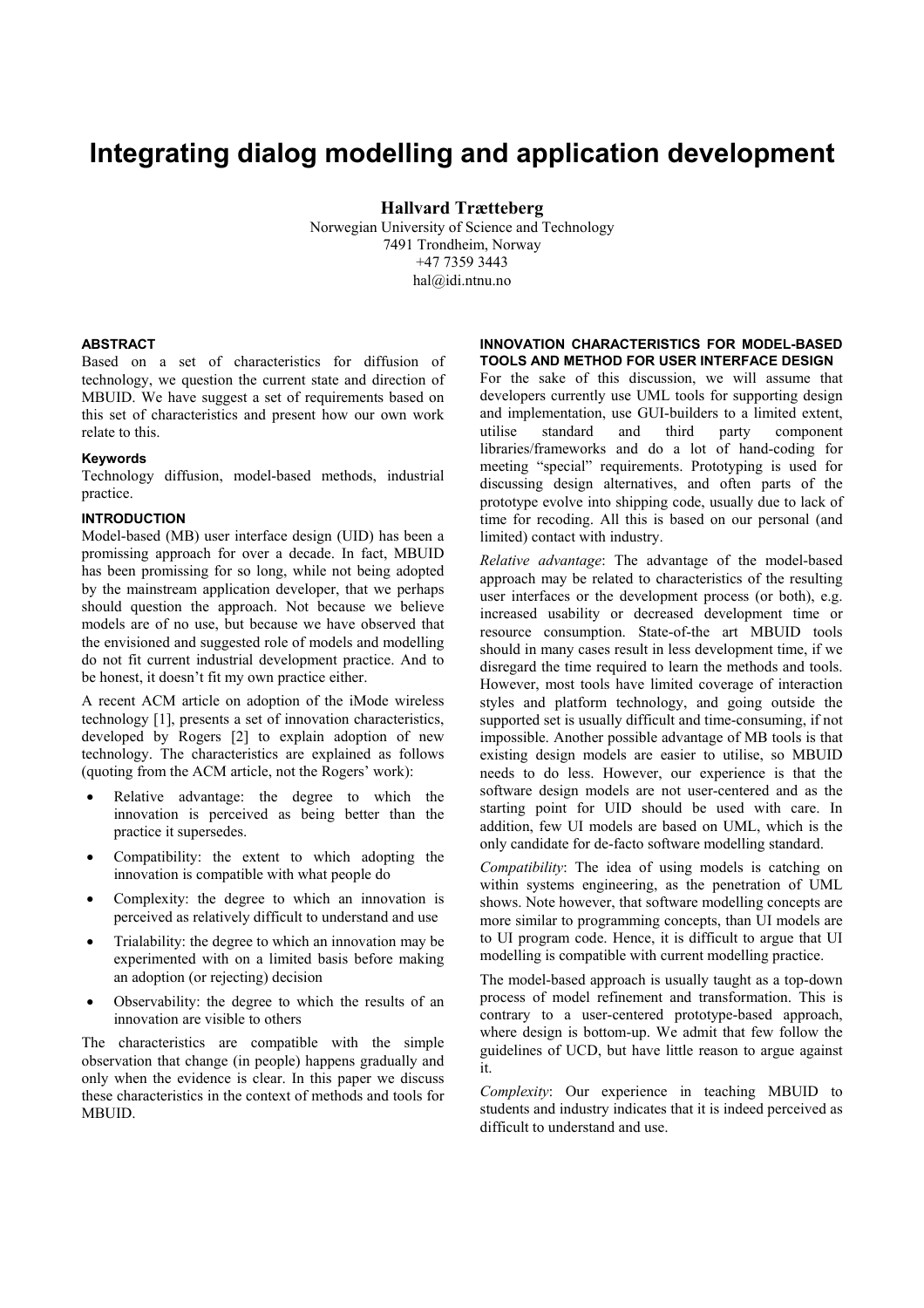*Trialability*: First, it is difficult to use the MB approach for limited parts of an application, since most MB approaches require changing most of the development process. Second, even if limited parts are handled well with a model-based approach, it is difficult to argue for the robustness and scalability of the approach.

*Observability*: I have never seen an application with a "developed using models" or "models execute here" sticker or ad (like "Intel inside" on PC hardware). Seriously, models have no visible positive effects on usability, e.g. increased flexiblity, tailorability or adaptability, which are

areas where models are expected to give a positive effect. I have seen applications that give me reasons to believe models have been used for a positive effect (typically for supporting advanced customisation), but it has never been a selling point.

I may sound very negative, but I think that even such a simplified analysis may provide some lessons. Based on each characteristic it should be possible to generate requirements for the next generation of MBUID tools and methods.

#### **INNOVATION CHARACTERISTICS AND REQUIREMENTS FOR TOOLS AND METHODS**

Based on each characteristic, I will briefly suggest how it should affect the MB approach to UID.

*Compatibility*: Make models work better with prototyping techniques. Support processes where models are derived/built bottom-up from concrete designs, not just top-down. Models must complement concrete representations and their relation must be clear. Augment GUIbuilders with MB functionality. Integrate concepts from UML into UI models, where possible, e.g. by adding UML stereotypes or extending the UML meta-model. Make it easier to integrate MB runtime systems into applications based on standard toolkits.

*Complexity*: Simplify modelling languages and notations.

*Trialability*: Design methods that may be used for limited parts of a design/project. Build open-source tools that make methods easier to try and that may be integrated into existing ones.

*Relative advantage*: Focus on the areas where most is gained, e.g. flexibility/tailorability. Make models complement existing models and design representations, and provide means for moving between them. Make models useful for smaller parts of a project.

# **OUR OWN APPROACH**

We have by no means followed all the suggestions outlined above, but most of our work on dialog modelling take the above reasonning into account.

*Dialog modelling language*: Our visual dialog modelling language, DiaMODL [3], is based on UML statecharts and a simplified variant of the interactor user interface component abstraction. Standard UML class and collaboration diagrams are used for domain modelling. We have modelled most (if not all) standard widgets, so the relation between AIOs and CIOs is well understood.

*Modelling tool*: We are working on a hybrid GUI-builder and modelling tool, based on the mock-up design shown above. The basic idea is to start with a GUI-builder and add value with DiaMODL constructs, so more of the



underlying logic of the GUI may be expressed using the tool instead of by coding. The user should be free to view the design as GUI only, model only or a hybrid view as shown above. Executing should be directly supported, whatever view is used.

*Using DiaMODL in applications*: To make DiaMODL easier to use as part of a larger application, we have implemented the main modelling concepts in Java, and integrated it with the Swing toolkit. The model object structure is completely complementary to Swing's component structure. The former is driven by and drives the latter, does not replace or hide